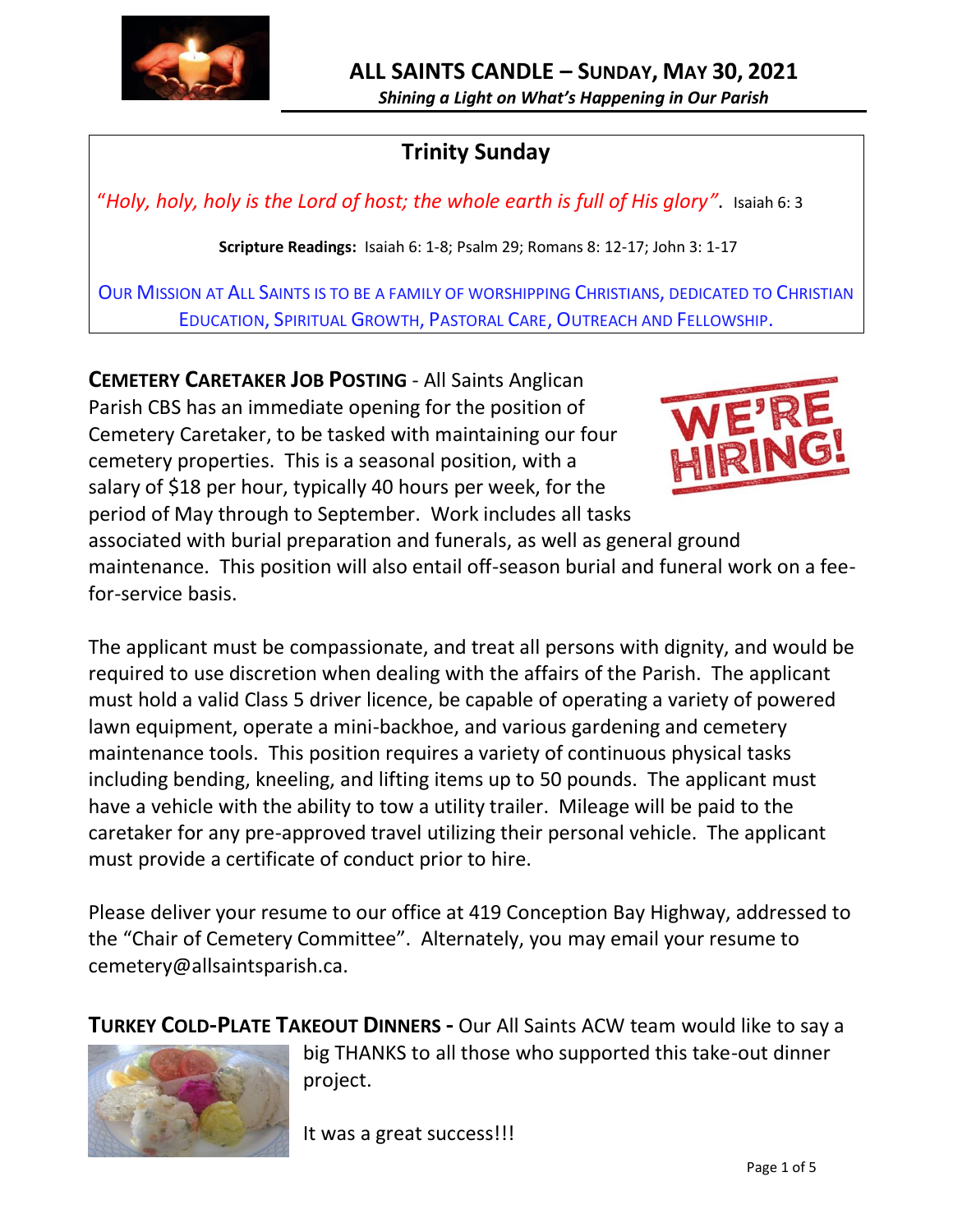**ONLINE SILENT AUCTION** - The All Saints Parish Finance Team are excited about our first ever *Online Silent Auction,* which will be accepting bids from June  $14<sup>th</sup>$  to  $18<sup>th</sup>$ . We hope you will find this auction to be a great bit of fun, and at the same time you can help us raise a little money during these challenging COVID times. We are hoping to have the auction site opened shortly so that you will be able to view the items we have available for your to bid on.



We are continuing to seek any-and-all donations you might wish to share, and they will be accepted at the Parish Hall on Saturday, June12th. In keeping with Diocesan policy, we ask that donations not include alcohol or tobacco products. Suggested donation ideas include: gift cards, baked goods, knitted items, soft drinks, crafts, clothing – essentially anything, no matter how big or how small.

For more immediate details, please contact Joanne Simfukwe via email at [joannesimfukwe@gmail.com](mailto:joannesimfukwe@gmail.com) or you may text or call her at 682-8103. Alternatively, you may also contact any of our Vestry members to arrange your donation.

**FATHER'S DAY MEMORIALS** – We are now accepting memorials for our *Father's Day Memorial Booklet,* which will be available at the Church on Father's Day (June 20<sup>th</sup>), after which time it will then be permanently available on our website under [The Candle](http://allsaintsparish.ca/thecandle.html) section. We ask that you try to have it to our office by June 16th. Your kind donation can be dropped in our drop-box located to the left of the parish hall main door, or by eTransfer sent to [donations@allsaintsparish.ca](mailto:donations@allsaintsparish.ca?subject=Father)



**ACW HOMEMADE QUILT LOTTERY** – Many thanks to you for your overwhelming support - all tickets have been sold out on our ACW ladies' beautiful quality *Hand-Made Quilt*, valued at \$500. There were only 1000 tickets available, which sold for just \$1 each.

Thank you so very much for your kind support, and if you have any questions please contact *Enid at 682-9367, Dot at 834-5052, or Barb at 834-4795*. As part of our Fall Fair activities, the lucky ticket will be drawn on Thursday, *October 14, 2021*. We ask that if you can, please support the wonderful ministry of these hard-working ladies.

**DO WE HAVE YOUR EMAIL ADDRESS?** - Now, more than ever, email is becoming one of the safest and quickest ways for our Parish to keep you informed. If we do not already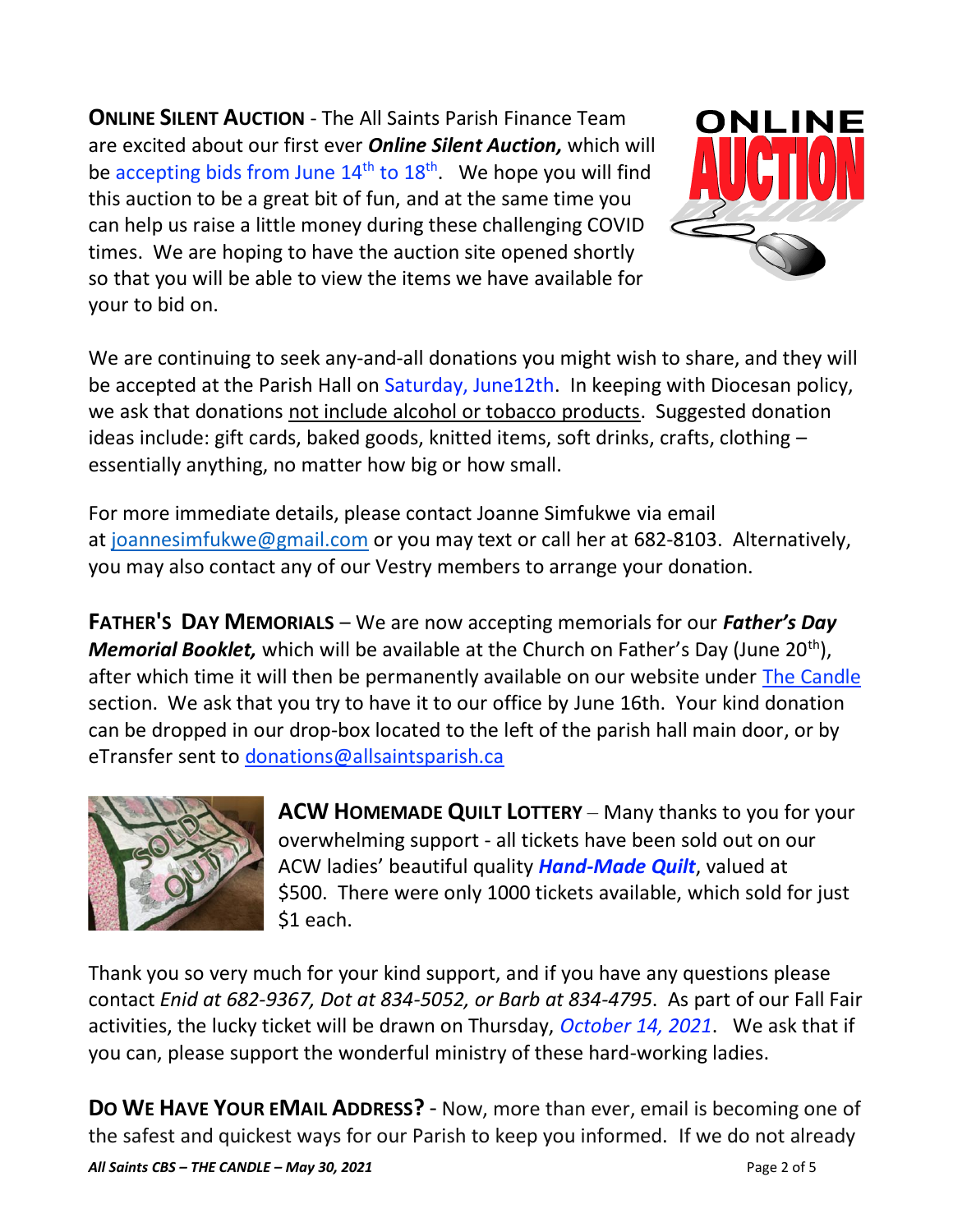have you email address on file, and you are not regularly receiving our bulletins and information updates, we would love for your to provide it to us. Please email it to [communications@allsaintsparish.ca,](mailto:communications@allsaintsparish.ca?subject=eMail%20Address%20Update) or simply [click here](http://allsaintsparish.ca/email_updates) to complete our online email registration form.

**ALL SAINTS CHURCH SERVICES –** To attend our live in-Church services you must preregister per the instructions below, or you may view our pre-recorded services by [clicking here.](http://allsaintsparish.ca/recorded-church-services) Below is a brief summary of current guidelines:

- All attendees MUST pre-register for ANY Church gathering. You may do so online by [clicking here,](http://allsaintsparish.ca/covid-pre-registration-form) or you may call our Parish Office at 834-4501
- Our Parish has resumed operations based on the February 01, 2021 version of the "Many Members - [One Body" \(MMOB\)](https://anglicanenl.net/home/wp-content/uploads/2021/02/Many-Members-One-Body-February-2021.pdf) Diocesan guidelines document. This includes meetings of Vestry, ACW, Men's Fellowship, Bible Study, etc…
- The maximum capacity at indoor gatherings is 100
- People may share a pew with any of their 20 consistent close contacts
- Masks must be worn at all times at all indoor gatherings, except to consume the Eucharist, or by a speaker or solo performer.
- During any 60-minute service, there can only be a maximum of 30 minutes of singing by either a soloist or choir. The congregation itself is only permitted to sing one hymn, which must be just prior to exiting.
- Virtual or curb-side drop-off fundraising may resume with a maximum of 50 volunteers in the building

**2021 CHURCH OFFERTORY ENVELOPES** – We would like to remind you that if you have not yet picked up your 2021 offertory envelopes, they are being held at the Parish Office for pick up. We encourage you to continue to use our secure mail drop-slot, which is located at the top of the stairs, just to the left of the main entrance of our Parish Hall.



You may also e-Transfer your offering via Interac simply by emailing it to [donations@allsaintsparish.ca.](mailto:donations@allsaintsparish.ca) And of course, we always encourage you to consider signing up for our eGivings program which automatically deposits your offering at whatever interval you choose and are comfortable with. Simply [click here](http://allsaintsparish.ca/egiving-online-information-form) to register, or go to our website and follow the eGiving notes. If you have [any](https://wfsites-to.websitecreatorprotool.com/870a5dd5.com/Admin/%7BSK_NODEID__22939341__SK%7D) questions, please email your Finance Team at [finance@allsaintsparish.ca,](mailto:finance@allsaintsparish.ca) or call our Office at 834-4501.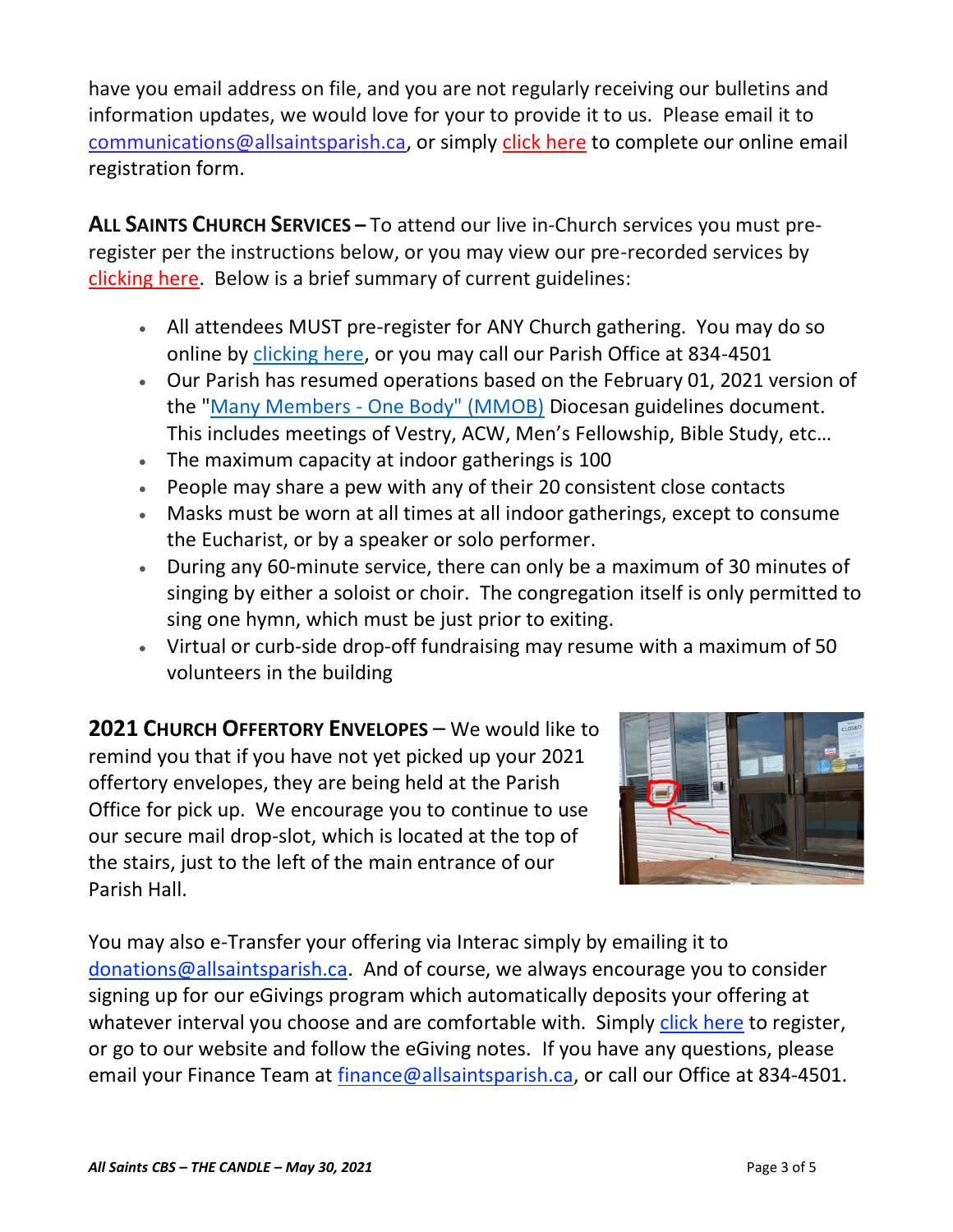**SPONSORING 'THE CANDLE'** - We would like to remind Parishioners and Friends that you may sponsor our weekly bulletin, **'***THE CANDLE***'**, and have it dedicated in memory of a loved one. Your personal tribute will be prominently posted on the Bible graphic located at the top of the front



page, and your kind donation of \$25 would be greatly appreciated. Additionally, you can honor a loved one by posting your favourite picture, along with a memorial verse, and your kind donation of \$50 for this full-page tribute is greatly appreciated. A paper copy of '*THE CANDLE*' is distributed at all Sunday services, and a digital copy is permanently archived on our Parish website at [allsaintsparish.ca](http://allsaintsparish.ca/thecandle.html)



**KIDS CORNER** is our resource area for a variety of Christian Youth Education activities. If you would like to be a part of this exciting Ministry, please let us know by clicking [here.](http://allsaintsparish.ca/index.html#comments) Stay tuned for a new craft activity each Sunday....

**AGM** - Vestry has reinstated the Church Re-Opening Taskforce Team to develop a COVID safe plan to host our Annual General Meeting (AGM). If approved by Vestry, it will then be forwarded to the Diocese for their review, and hopefully their approval. We will keep you advised of any updates. This team will continue their planning utilizing virtual team meetings.

## **THANK OFFERING**

• A thank offering has been given in thanksgiving for *Yvonne Bailey* who is celebrating her 89th birthday

## **IN MEMORIAM – GENERAL FUND**

- In loving memory of **Ray Bishop**, remembering his birthday on June  $7<sup>th</sup>$  by the Bishop Family
- In loving memory of *Edward Bussey*, remembering his birthday on June 1<sup>st</sup> by Ken & Lorretta Scott and Family

## **IN MEMORIAM – CEMETERY FUND**

• In loving memory of Dad, **Edward Bussey**, remembering his birthday June 1<sup>st</sup> by Elizabeth & Jim Tilley and Family